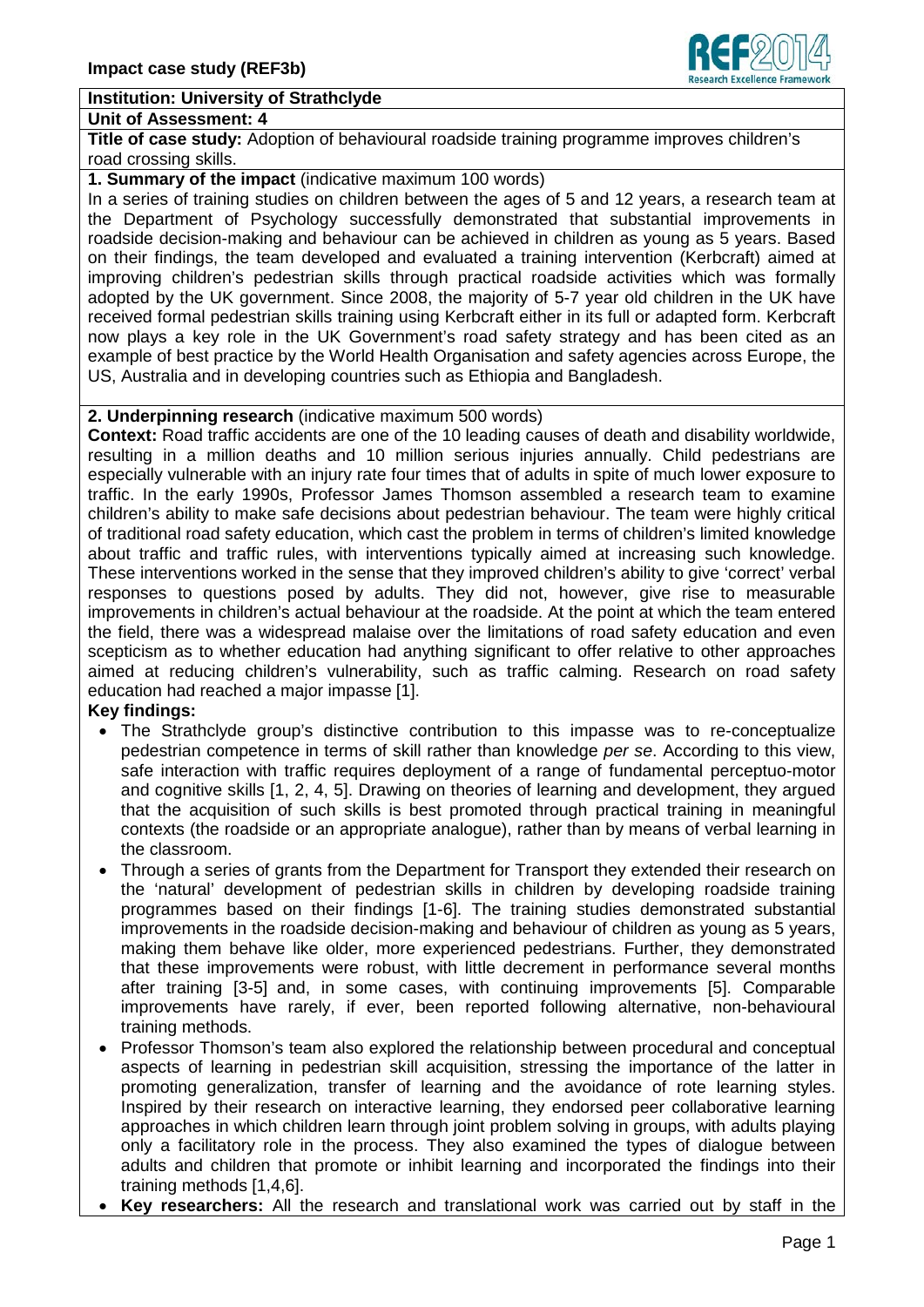

Department of Psychology at the University of Strathclyde. Professor James Thomson (1978 present), Professor Hugh Foot (1990-2007), Dr Andrew Tolmie (1990-2006).

**3. References to the research** (indicative maximum of six references)

- 1. Thomson, J.A., Tolmie, A.K., Foot, H.C. & McLaren, B. (1996) Child Development and the Aims of Road Safety Education. Road Safety Research Report No. 1. London: H.M.S.O.
- 2. Thomson, J.A. (1997) Developing safe route planning strategies in young child pedestrians. Journal of Applied Developmental Psychology, 18, 271-281.
- 3. Thomson, J.A., Ampofo-Boateng, K., Lee, D.N., Grieve, R., Pitcairn, T. & Demetre, J.D. (1998). The effectiveness of parents in promoting the development of road crossing skills in young children. British Journal of Educational Psychology, 68(4), 475-491.
- 4. Thomson, J.A., Tolmie, A.K., Foot, H.C., Sarvary, P.A., Whelan, K.M. and Morrison, S. (2005). Influence of virtual reality training on the roadside crossing judgements of child pedestrians. Journal of Experimental Psychology: Applied, 11(3), 175-186.
- 5. Foot, H.C., Thomson, J.A., Tolmie, A.K., Whelan, K.M., Morrison, S. and Sarvary, P. (2006). Children's understanding of drivers' intentions. British Journal of Developmental Psychology, 24, 681-700.
- 6. Tolmie, A.K., Thomson, J.A., Foot, H.C., Whelan, K.M., McLaren, B. & Morrison, S. (2005). The effects of adult guidance and peer discussion on the development of children's representations. British Journal of Psychology, 96, 181-204.

**Notes on quality**: Reference 1 is a peer-reviewed government report commissioned to make recommendations on the research required as a precursor to the development of effective pedestrian training resources for children. On the basis of its recommendations the government established the Child Development Research Programme with dedicated funding to undertake the recommended research, funding numerous projects over the subsequent 15 years. The other references are peer-reviewed empirical papers published in leading journals. The research has been supported by the following grants:

- Thomson, J.A. (1993-1995) Department for Transport, Strathclyde Regional Council: to develop and evaluate a pedestrian skills training programme for young children, £175,406.
- Thomson, J.A., Tolmie, A.K., Foot, H.C. (1995-1997) Department for Transport: a study of visual search and attention in the context of pedestrian behaviour, £111,436.
- Thomson, J.A., Tolmie, A.K., Foot, H.C. ESRC: adult guidance versus peer collaboration in the training of pedestrian skills in young children, £40,000.
- Tolmie, A.K., Thomson, J.A, Foot, H.C. (1998-2000) Department for Transport: development and evaluation of a virtual reality pedestrian training programme for children aged 5-10 years, £181,842.
- Tolmie, A.K., Thomson, J.A., Foot, H.C. (2000-2002) Department for Transport: development and evaluation of a virtual reality resource for training children in the safe use of designated pedestrian crossings, £331,507.
- Thomson, J.A., Tolmie, H.C., Foot, H.C., and O'Connor, R.K. (2002-2005) Department for Transport: an investigation of the role of skills, attitudes, and perceived behavioural control in the pedestrian decision-making of adolescents aged 11-15 years, £271,492.

**4. Details of the impact** (indicative maximum 750 words)

**Process from research to impact**: The research described in Section 2 led the group to develop the *Kerbcraft* resource which is designed to teach 5-7 year old children three skills: recognising safe versus dangerous roadside locations; crossing safely between parked cars; and crossing safely near junctions. They later developed *Crossroads,* a virtual reality resource aimed at developing more advanced skills in 8-12 year olds (visual search, visual timing skills, reading drivers' intentions, and using designated crossings). Kerbcraft was formally launched by the government in 2001 as the National Child Pedestrian Training Scheme across the UK with £9 million of dedicated funding and ran until 2008 when local authorities were expected to mainline the scheme. The National Scheme was itself independently evaluated by the Department for Transport who subsequently funded production of a revised manual, additional support materials and training video which were launched in 2008. Crossroads was adopted as a national resource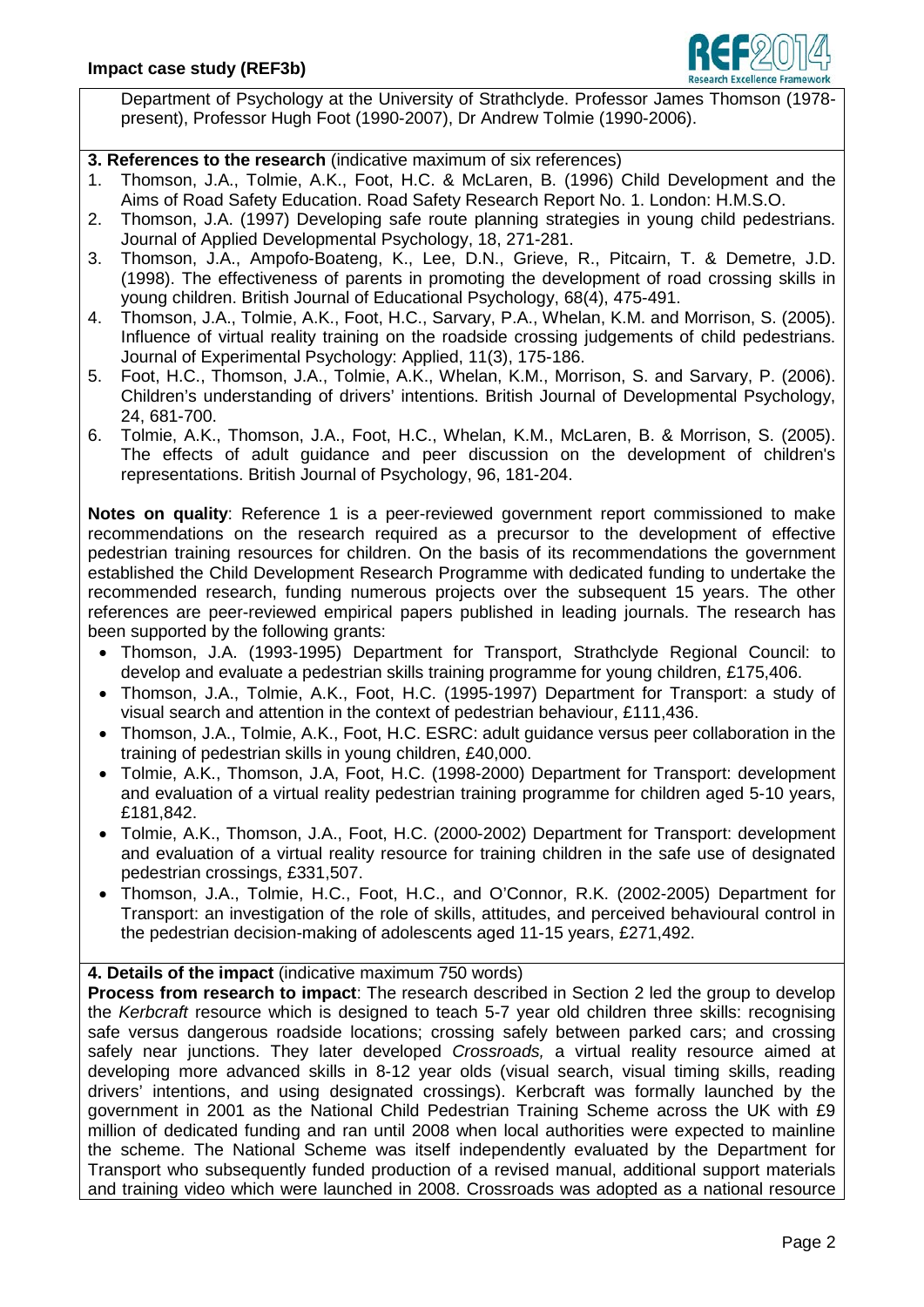

aimed at older children who had already completed Kerbcraft in 2005.

**Description of impact**: This case study is based on the impact of the revised training scheme launched in 2008. The Strathclyde group's work has stimulated benefits in two ways: firstly through nationwide implementation of the Kerbcraft training scheme across the UK; and secondly by informing professional practice and government policy in a number of countries across the world on the critical role of practical roadside training and interactive learning methods in child pedestrian education.

**Adoption of Kerbcraft in UK road safety education:** In 2008, there were 138 Kerbcraft schemes running across 98 local education authorities in England, Scotland and Wales. In total, 1,418 schools ran Kerbcraft and 95,353 children were trained (Source A). Since then the use of Kerbcraft in its original or modified form has continued to be used across the UK. For example, a report to the Welsh Government showed that, in 2009, 23 Kerbcraft schemes were running across 377 schools in Wales and 10,635 children were trained in that year alone by 1076 volunteers and the Welsh Government's 2012 draft Road Safety Delivery Plan concludes "Now in its fifth year, MVA Consultancy's review of Kerbcraft shows a continuing expansion of the scheme throughout Wales. The scheme now involves more children and more schools than in any previous year" (Source B). In 2011, an independent evaluation of child pedestrian training throughout the UK was carried out by the University of Southampton (Source C).They surveyed 101 local education authorities and found that 80% were offering the Kerbcraft programme either in its original or modified form.

**Adoption of Kerbcraft in developing countries:** Beyond the developed world, Kerbcraft is currently being piloted in Bangladesh, which suffers one of the world's highest rates of road traffic injuries. The Bangladesh Centre for Injury Prevention and Research has translated the Kerbcraft resources into Bengali and produced a training video adapted to local needs. If the pilot scheme is successful, the aim is to introduce the programme nationwide (Source D). In 2010, the Kerbcraft scheme was also introduced in Ethiopia with 992 children receiving training that year (Source E).

**Kerbcraft forms part of UK government's policy and child road safety strategy:** At the level of policy, the UK Department for Transport's 2011 Strategic Framework for Road Safety states that "the Kerbcraft scheme remains the basis for children's practical road safety training. It is a roadside pedestrian training scheme which has been proven to deliver a lasting improvement in road crossing skills. We encourage Local Authorities to adopt Kerbcraft or similar child pedestrian training schemes, rather than anything that is watered down or less effective and target it on high risk areas and groups" (Source F p.50). The recent House of Commons Transport Committee Report (*Ending the Scandal of Complacency: Road Safety beyond 2010*) welcomed the use and support of Kerbcraft (p. 25) and noted that "while both Kerbcraft and Bikeability aim to improve children's road user skills, they may have benefits in later life if they go on to learn to drive" (p.9). In a report on health strategy to the Department of Health, the Health Protection Agency also recommends "UK-wide implementation of successful interventions to include practical road safety programmes, such as Kerbcraft" (Source G p23). Similarly, a report to the Northern Ireland Department of the Environment (2011) on child road safety recommends that the NI government should "Enhance practical child pedestrian safety training in line with the 'Kerbcraft' scheme as operated in England, Scotland and Wales and to include parents in its delivery..... The Department for Transport's evaluation of this scheme found far reaching benefits within the community" (Source H p.30). The NI Road Safety Strategy to 2020 endorses this, saying "we will continue to provide the…. Practical Child Pedestrian Scheme and other current initiatives and support those schools wishing to participate" (p60). Finally, the Welsh Government's draft Road Safety Delivery Plan (2012) reiterates its continuing support of Kerbcraft as part of its road safety strategy and commits itself to funding Kerbcraft as part of its strategy to 2020.

**Influence on international road safety education:** In the USA, the Child Pedestrian Safety Curriculum issued by the National Highway Traffic Safety Administration in 2011 (Source I) refers extensively to the Strathclyde group's research. The guidelines state that "Teachers should seek to engage students in teacher discussion and modeling by asking questions and prompting dialogue. Thus, children will incorporate these basic principles into their own behaviors". "Teachers should